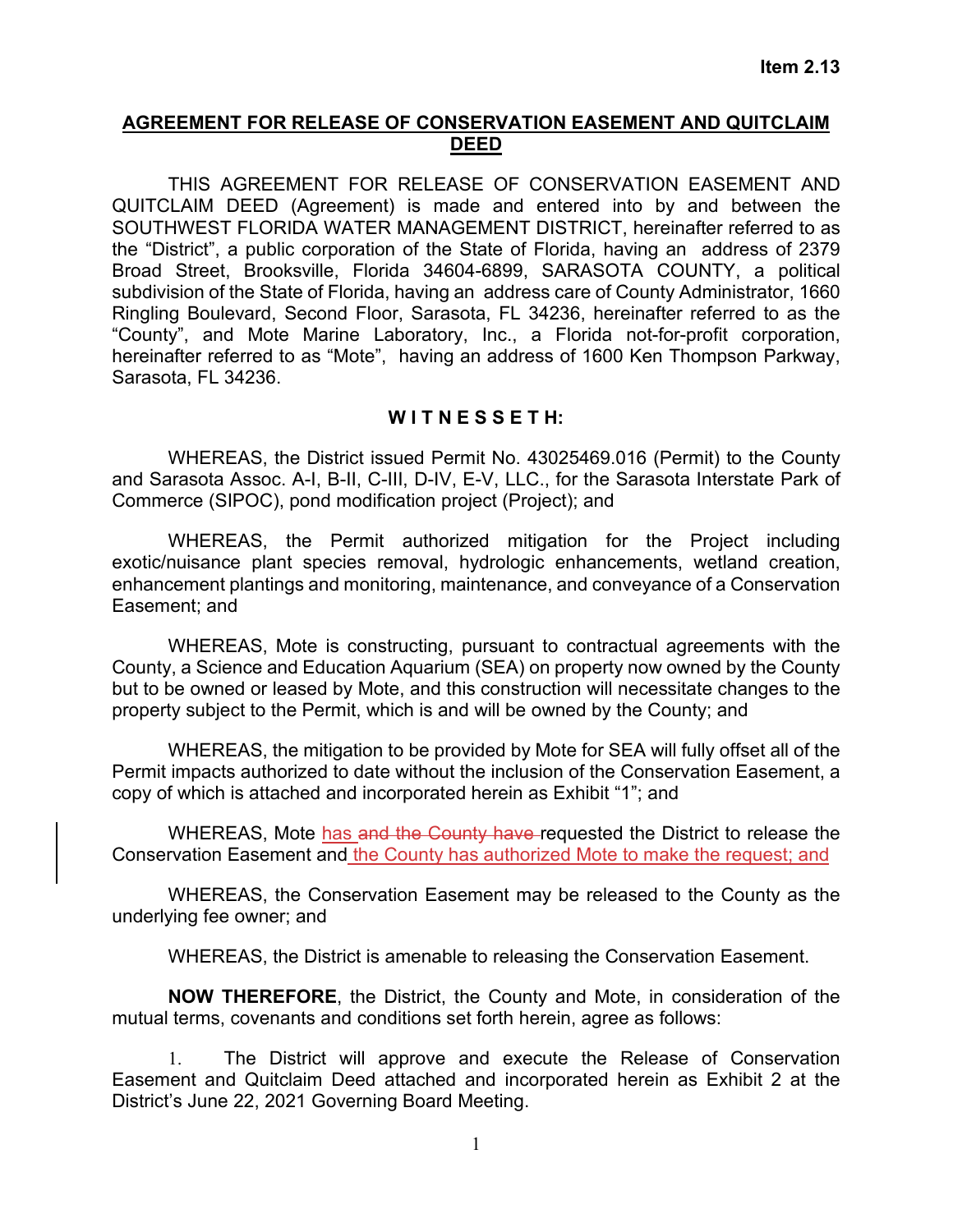2. Mote will provide to the District, within twelve (12) months of Mote recording the Release of Conservation Easement and Quitclaim Deed, a new conservation easement or a land exchange that is environmentally equivalent to the Conservation Easement, or participation in a District land purchase for acreage that would provide an environmental equivalent to the Conservation Easement, in exchange for the Release of Conservation Easement and Quitclaim Deed.

3. If Mote fails to provide or tender the District with a new conservation easement or a land exchange that is environmentally equivalent to the Conservation Easement, or participation in a District land purchase for acreage that would provide an environmental equivalent to the Conservation Easement, within twelve (12) months of Mote or the County recording the Release of Conservation Easement and Quitclaim Deed, then the District's sole remedy is as follows:

(a) Mote will pay the value of the Conservation Easement, determined as of June 22, 2021.

(b) If Mote and the District disagree as to the value of the Conservation Easement or the property subject to it, or if Mote and the District disagree as to the value of a new conservation easement or a land exchange that is environmentally equivalent to the Conservation Easement, the issue of valuation will be initially resolved by an appraisal performed by the following appraiser (Initial Appraiser):

> Robert Fletcher, MAI / CCIM / AICP Bass Fletcher & Associates, Inc. 1953 Eighth Street Sarasota, FL 34236

The cost of the appraisal by the Initial Appraiser will be shared equally by the District and Mote. If either Mote or the District disagrees with the appraisal by the Initial Appraiser, it may have at its expense, another appraisal performed by an equally qualified appraiser (Second Appraiser). If the valuation in the appraisal performed by the Second Appraiser does not differ by more than 10% from the valuation in the appraisal performed by the Initial Appraiser, the final valuation will be the average of the two valuations. If the valuation in the appraisal performed by the Second Appraiser differs by more than 10% from the valuation in the appraisal performed by the Initial Appraiser, and the District and Mote cannot resolve the differences, the Initial Appraiser and the Second Appraiser will recommend a similarly qualified appraiser to perform a third appraisal (Third Appraiser). The cost of the appraisal by the Third Appraiser will be shared equally by the District and Mote. The final valuation will be the average of the valuations of the three appraisals.

4. The District will not unreasonably withhold its approval of a new conservation easement or a land exchange that is environmentally equivalent to the Conservation Easement, or participation in a District land purchase for acreage that would provide an environmental equivalent to the Conservation Easement, in exchange for the Release of Conservation Easement and Quitclaim Deed.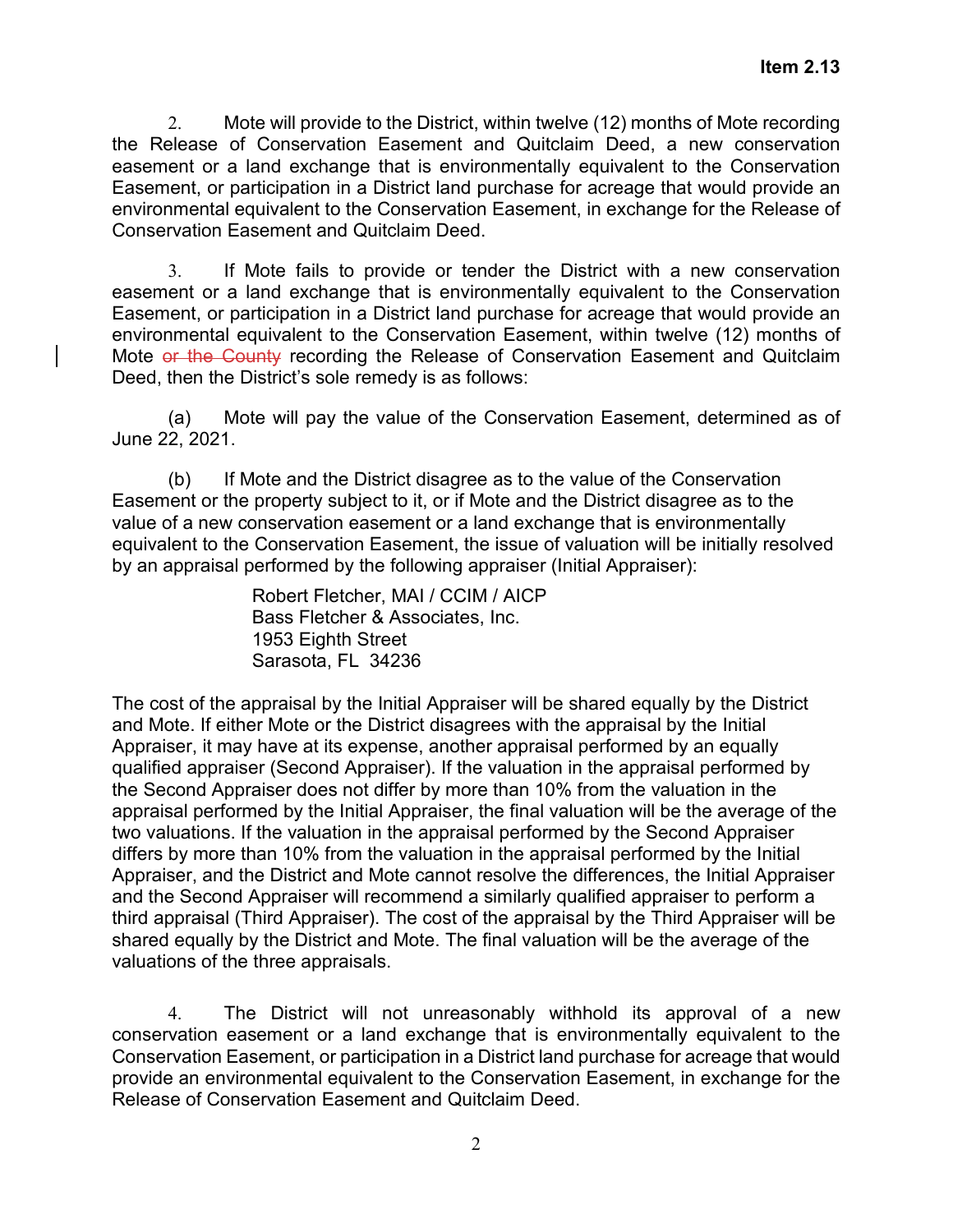5. The property provided by the new conservation easement or land exchange must be environmentally equivalent to the Conservation Easement, or the property provided by participation in a District land purchase must be for acreage that would provide an environmental equivalent to the Conservation Easement. However, the property provided by the new conservation easement, land exchange or participation in a District land purchase is not required to be in the Sarasota Basin.

6. The property provided by the new conservation easement, land exchange or participation in District land purchase, provided in exchange for the Release of Conservation Easement and Quitclaim Deed, may be located anywhere in the Southwest Florida Water Management District area.

7. The time limits set forth in this Agreement may be extended upon written consent of both parties.

8. The following documents are attached and made a part of this Agreement:

EXHIBIT 1: Conservation Easement

EXHIBIT 2: Release of Conservation Easement and Quitclaim Deed

**[Signatures on Following Page]**